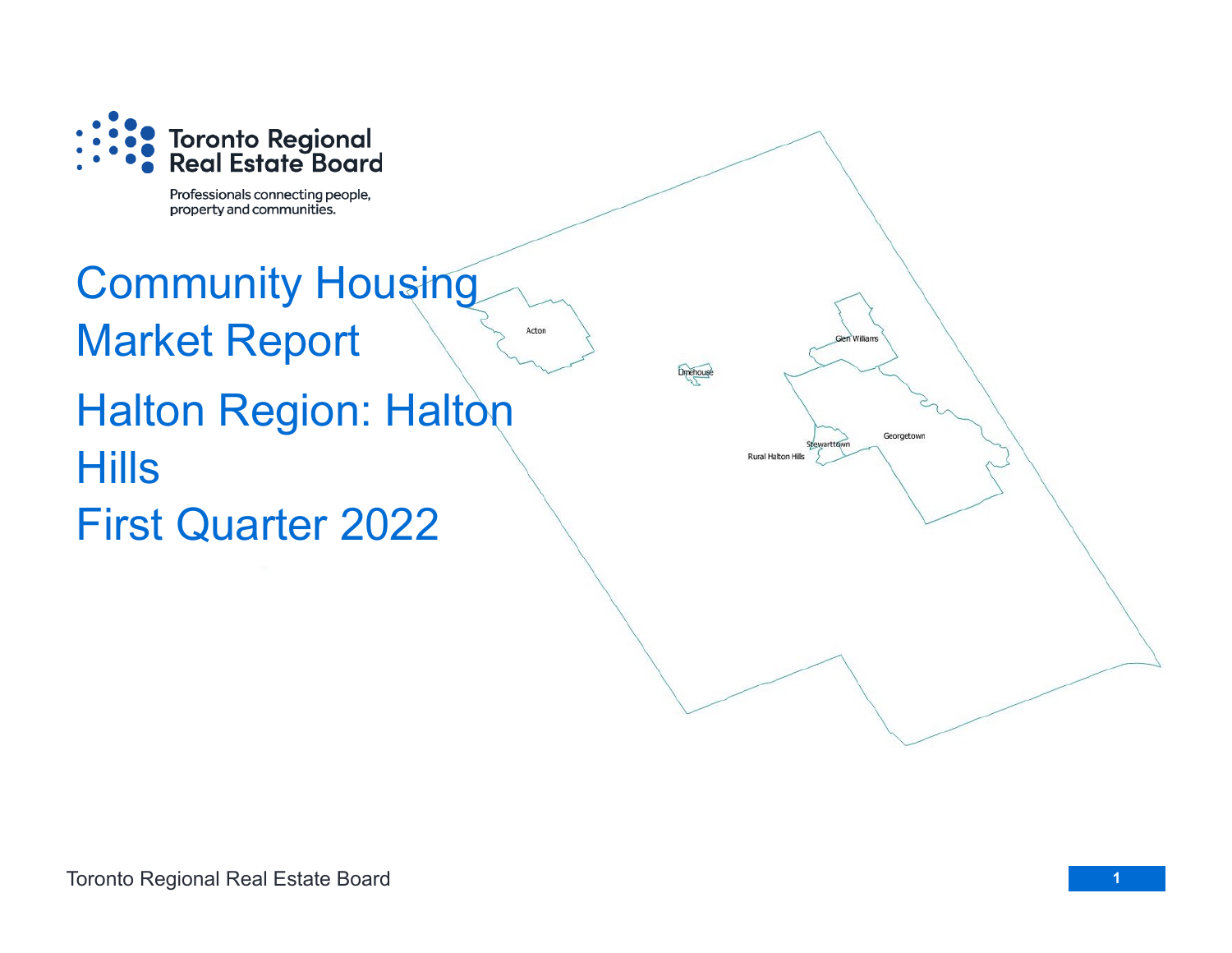## SUMMARY OF EXISTING HOME TRANSACTIONS ALL HOME TYPES, FIRST QUARTER 2022

## HALTON HILLS COMMUNITY BREAKDOWN

| <b>Community</b>          | <b>Sales</b> | <b>Dollar Volume</b> | <b>Average Price</b> | <b>Median Price</b> | <b>New Listings</b> | <b>Active Listings</b> | Avg. SP/LP | Avg. DOM |
|---------------------------|--------------|----------------------|----------------------|---------------------|---------------------|------------------------|------------|----------|
| Acton                     | 57           | \$63,300,386         | \$1,110,533          | \$1,050,000         | 78                  | 14                     | 115%       |          |
| Georgetown                | 178          | \$242,751,347        | \$1,363,772          | \$1,310,000         | 270                 | 52                     | 117%       | 6        |
| <b>Glen Williams</b>      | 4            | \$7,365,000          | \$1,841,250          | \$1,892,500         | 8                   |                        | 124%       | 16       |
| Limehouse                 | ົ            | \$6,980,888          | \$2,326,963          | \$2,650,000         | 4                   |                        | 102%       | 5        |
| <b>Rural Halton Hills</b> | 17           | \$45,912,786         | \$2,700,752          | \$2,150,000         | 32                  | 14                     | 100%       | 21       |
| Stewarttown               | 0            |                      |                      |                     | 0                   | 0                      |            |          |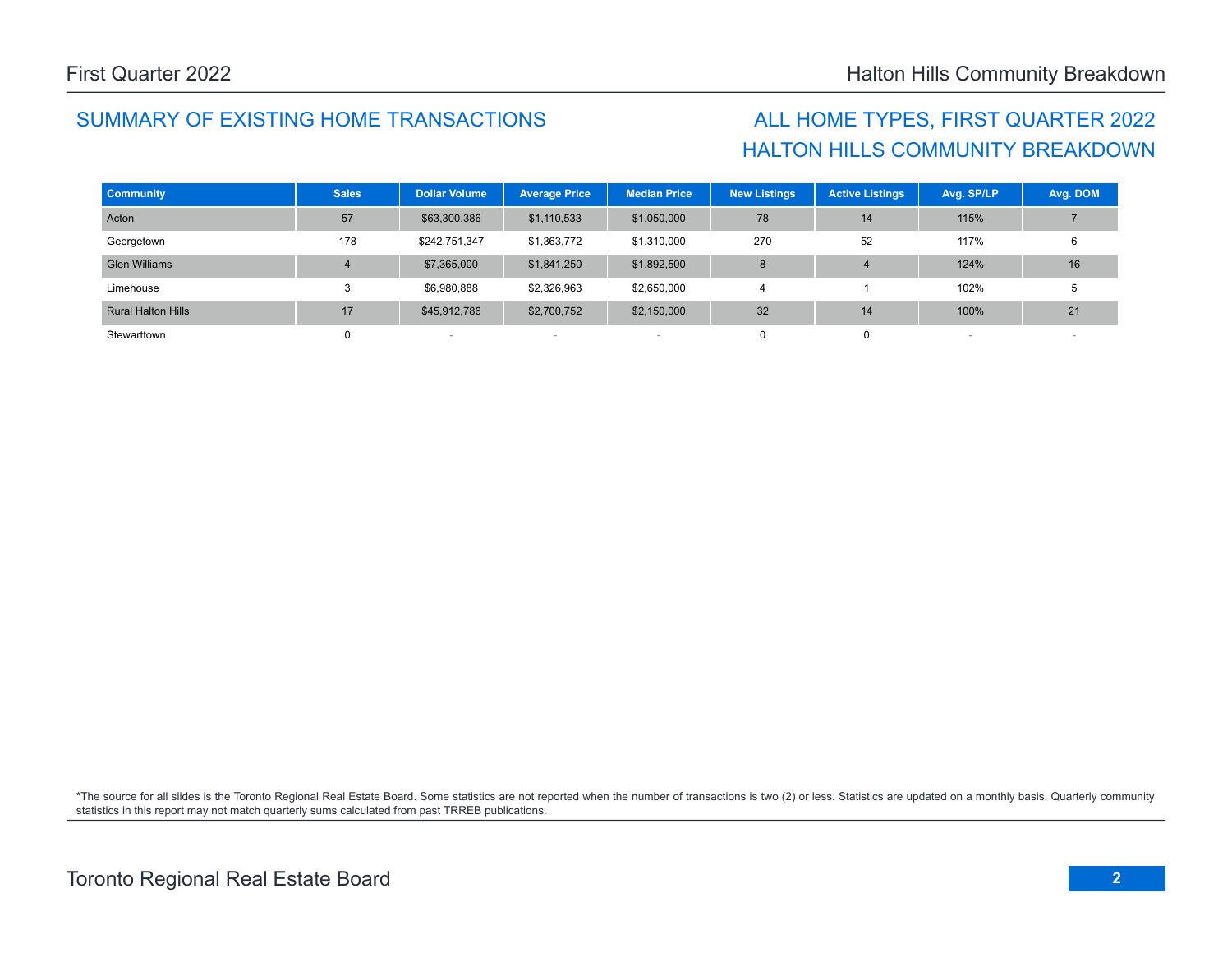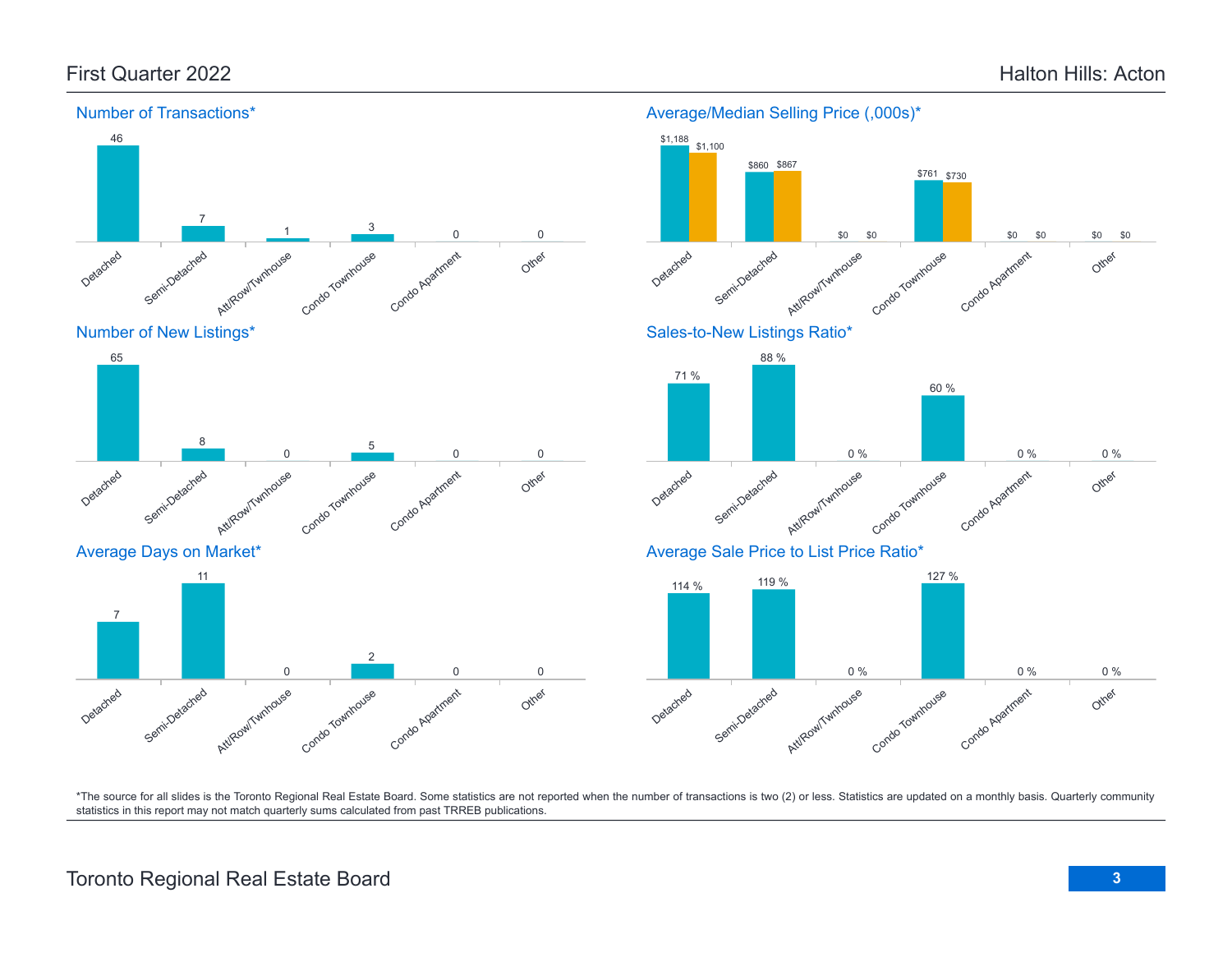

Number of New Listings\*



Average Days on Market\*



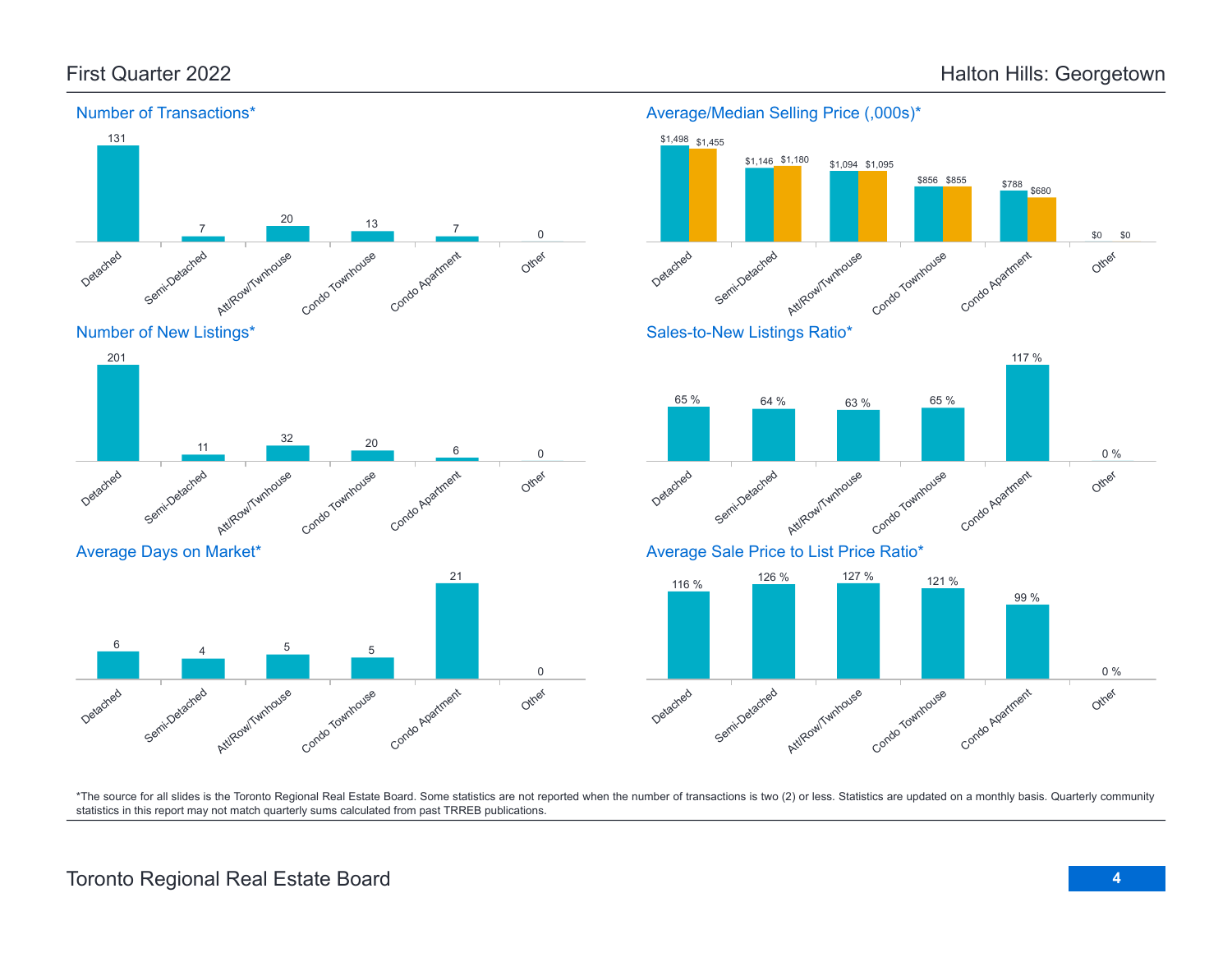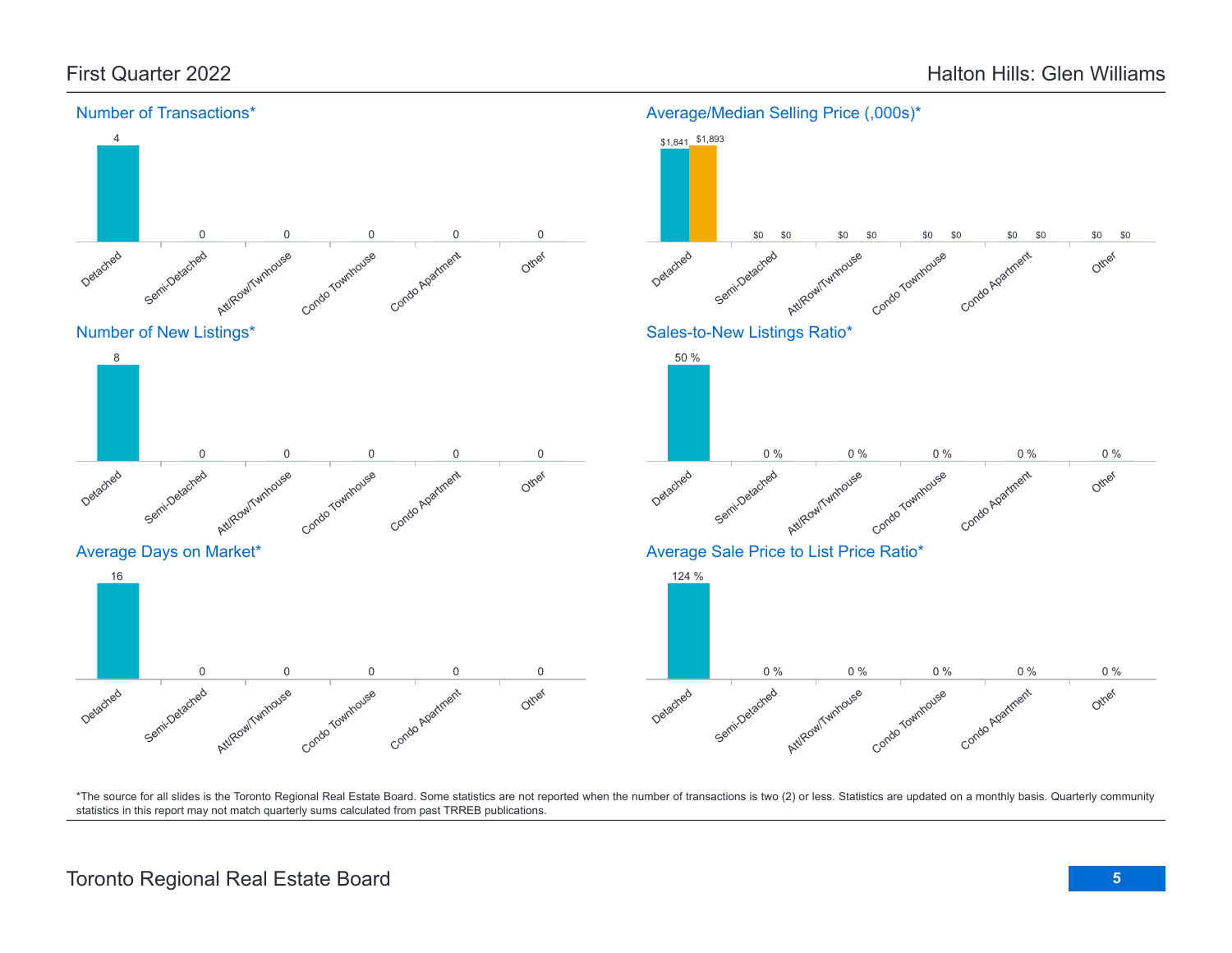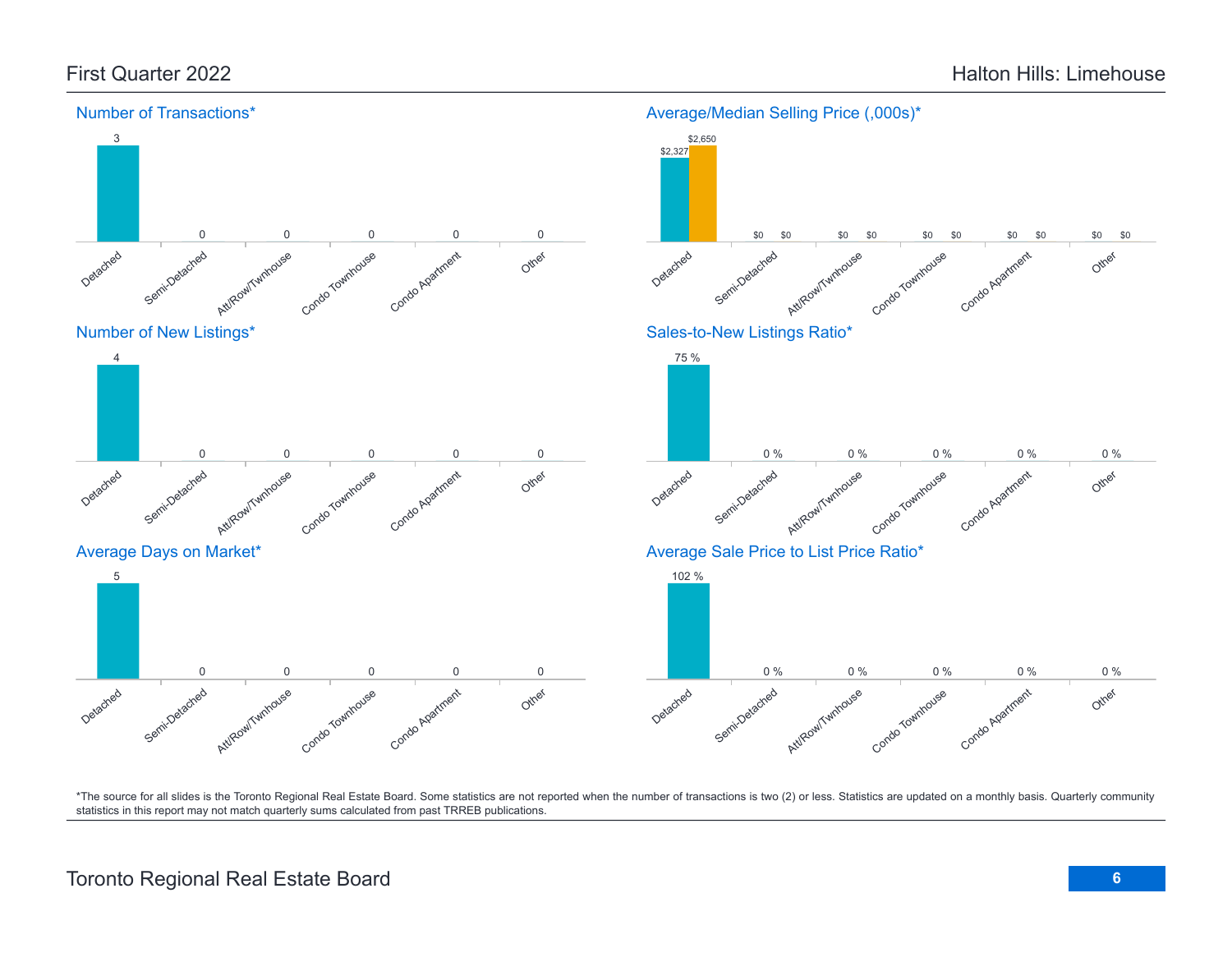